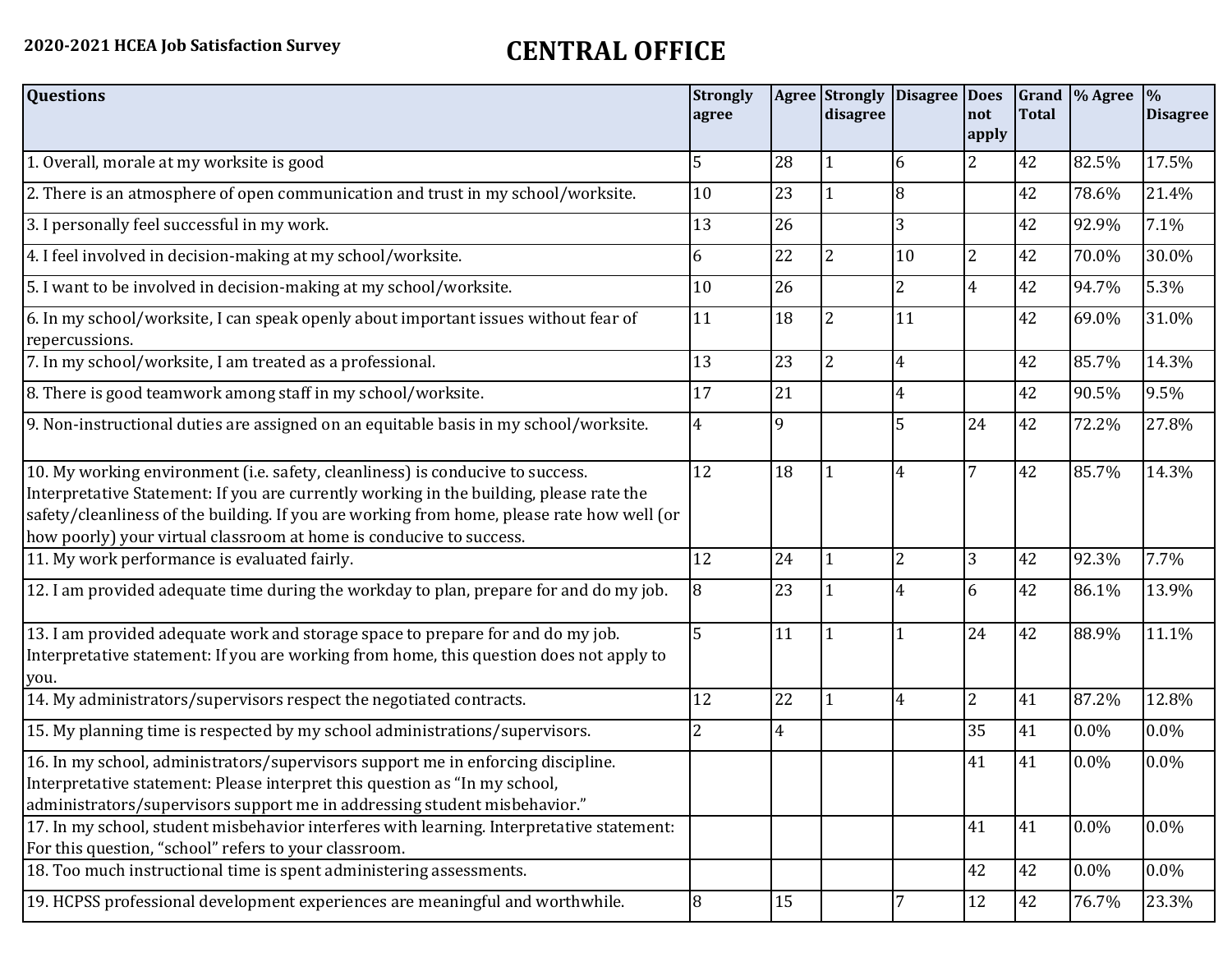## **2020-2021 HCEA Job Satisfaction Survey CENTRAL OFFICE**

| 22             | 7<br>6<br>4                                                                                                      | $\overline{2}$<br>41 | 28.2%   | 71.8%    |
|----------------|------------------------------------------------------------------------------------------------------------------|----------------------|---------|----------|
| 11             | 25<br>4                                                                                                          | 41                   | 70.7%   | 29.3%    |
| 3              | 22. I have confidence in the leadership exhibited by the HCPSS Superintendent.<br>9<br>29                        | 42                   | 90.5%   | 9.5%     |
| 12             | 23. I have confidence in the leadership exhibited by the Howard County Board of<br>23<br>$\overline{2}$<br>3     | 40                   | 62.5%   | 37.5%    |
| 3              | 24. I have confidence in the leadership exhibited by the Howard County Education<br>8<br>30                      | 41                   | 92.7%   | 7.3%     |
| 13             | 25. I feel that HCPSS offers me the possibility of advancing professionally in the field of<br>5<br>15           | 8<br>41              | 60.6%   | 39.4%    |
| 11             | 27<br>3<br>26. In my position, I receive appropriate and adequate support and training.                          | 42                   | 71.4%   | 28.6%    |
| 11             | 25<br>27. During this current school year, I have experienced harassing behavior from<br>3                       | 42<br>3              | 7.7%    | 92.3%    |
| 11             | 28. During this current school year, I have experienced harassing behavior from<br>25<br>3                       | 3<br>42              | 7.7%    | 92.3%    |
| 5              | 29. During this current school year, I have experienced harassing behavior from parents.<br>6                    | 30<br>42             | 8.3%    | 91.7%    |
|                | 30. At my school I spend most of my PIP time on non-instructional activities.                                    | 41<br>42             | 0.0%    | 0.0%     |
|                | 31. At my school our administrator includes time during PIP for teacher-initiated                                | 42<br>42             | 0.0%    | 0.0%     |
| 8              | 3<br>$\overline{2}$                                                                                              | 29<br>42             | 38.5%   | 61.5%    |
|                | 33. In my school, there is adequate support for special education students.                                      | 40<br>42             | 50.0%   | 50.0%    |
| 4              | 34. My administrator/supervisor provides people working from home with flexibility in<br>13<br>24                | 42<br>$\mathbf{1}$   | 90.2%   | 9.8%     |
|                | 35. My administrator/supervisor has reasonable expectations of workload for staff while<br>20<br>8               | 12<br>42             | 93.3%   | 6.7%     |
| $\overline{4}$ | 36. Students have adequate technology and tools (hardware/software/connectivity) to<br>$\overline{8}$            | 29<br>42             | 69.2%   | 30.8%    |
|                | 37. Staff have adequate technology hardware (e.g. computers, document cameras, other<br>13<br>4                  | 23<br>42             | 89.5%   | 10.5%    |
| 2              | 29<br>38. HCPSS has provided the software I need to do my job and collaborate with colleagues. 8                 | 3<br>42              | 94.9%   | 5.1%     |
| 26             | 39. The software and online services provided by HCPSS to do my job are difficult and/or<br>$\overline{3}$<br>10 | 3                    | 7.7%    | 92.3%    |
|                |                                                                                                                  | 41                   | $0.0\%$ | $0.0\%$  |
|                |                                                                                                                  |                      |         | 42<br>41 |